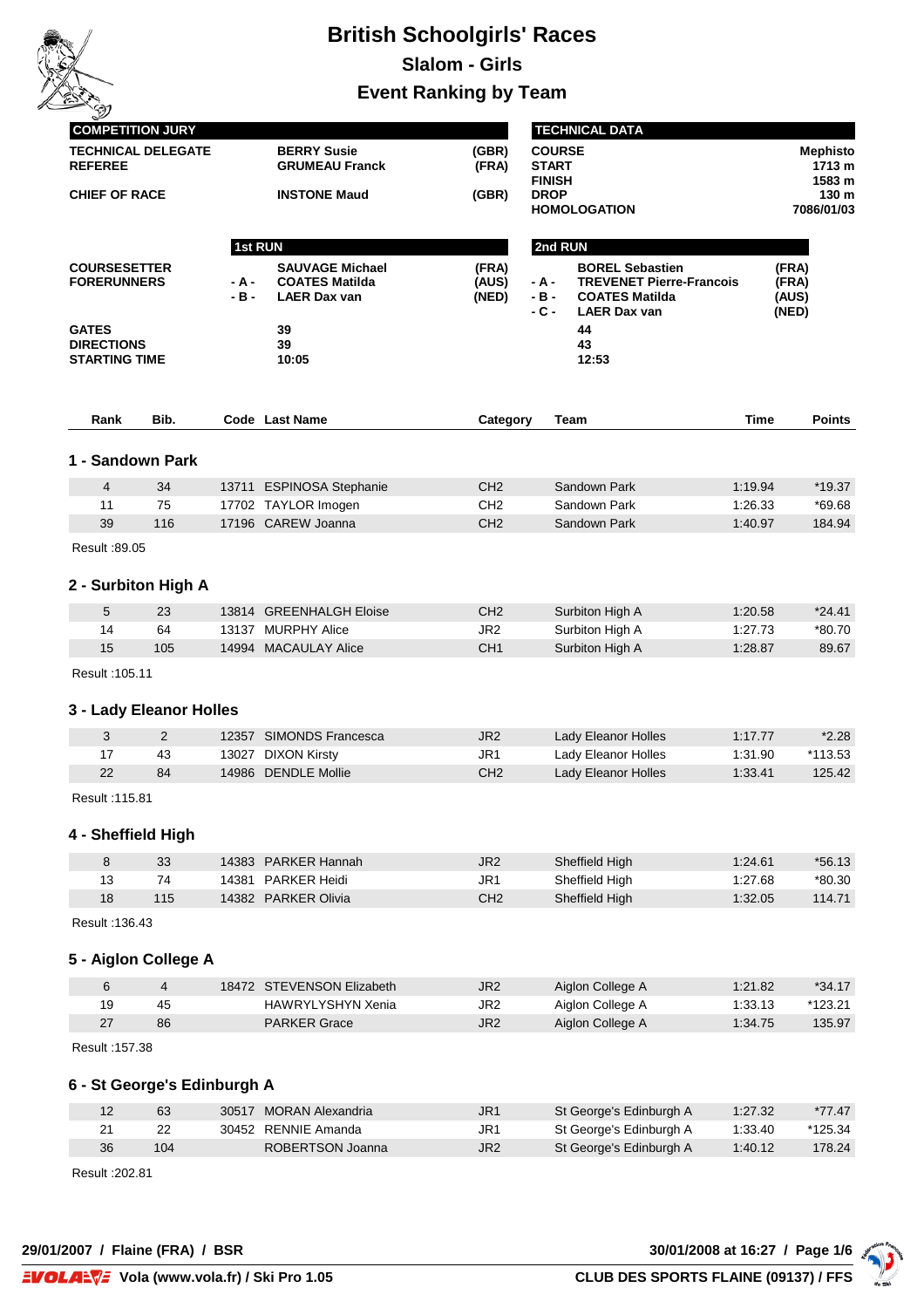## **British Schoolgirls' Races Slalom - Girls Event Ranking by Team**

| Rank            | Bib.                       | <b>Code</b> Last Name                        | Category               | Team                               | Time               | <b>Points</b>     |
|-----------------|----------------------------|----------------------------------------------|------------------------|------------------------------------|--------------------|-------------------|
|                 | 7 - Cheltenham Ladies A    |                                              |                        |                                    |                    |                   |
| 2               | 11                         | 12119 OVENDEN Stephanie                      | JR <sub>2</sub>        | Cheltenham Ladies A                | 1:17.58            | $*0.79$           |
| 47              | 52                         | <b>TAYLOR Ophelia</b>                        | CH <sub>2</sub>        | Cheltenham Ladies A                | 1:43.26            | *202.97           |
| 77              | 93                         | <b>WALKER Rebecca</b>                        | JR <sub>1</sub>        | Cheltenham Ladies A                | 1:52.44            | 275.24            |
| Result : 203.76 |                            |                                              |                        |                                    |                    |                   |
| 8 - Xscape      |                            |                                              |                        |                                    |                    |                   |
| 9               | $\mathbf{1}$               | 12854 THOMAS-JACKSON Alessia                 | CH <sub>2</sub>        | <b>Xscape</b>                      | 1:25.21            | $*60.86$          |
| 29              | 42                         | 13655 FRASER HAFTER Sophie                   | JR <sub>2</sub>        | Xscape                             | 1:36.30            | *148.17           |
| 74              | 83                         | 14960 WILLIAMSON Jordan                      | CH <sub>2</sub>        | Xscape                             | 1:51.98            | 271.62            |
| Result : 209.03 |                            |                                              |                        |                                    |                    |                   |
| 9 - Rochester   |                            |                                              |                        |                                    |                    |                   |
|                 |                            |                                              |                        |                                    |                    |                   |
| 10              | 38                         | 14712 ASKEW Alexandra                        | JR1<br>CH <sub>2</sub> | Rochester                          | 1:25.89            | $*66.21$          |
| 30<br>73        | 79<br>120                  | 13766 EVANS Emily<br>14818 MOSS Jordan       | CH <sub>2</sub>        | Rochester                          | 1:37.46<br>1:51.81 | *157.30<br>270.28 |
| Result : 223.51 |                            |                                              |                        | Rochester                          |                    |                   |
|                 |                            |                                              |                        |                                    |                    |                   |
| 10 - Dragons    |                            |                                              |                        |                                    |                    |                   |
| 16              | 30                         | 41195 THOMAS Jeni                            | CH <sub>2</sub>        | Dragons                            | 1:29.78            | *96.84            |
| 24              | 71                         | 41496 WALSH Amelia                           | CH <sub>2</sub>        | Dragons                            | 1:33.94            | *129.59           |
| 32              | 112                        | 41485 LAWSON Thea                            | CH <sub>2</sub>        | Dragons                            | 1:38.42            | 164.86            |
| Result : 226.43 |                            |                                              |                        |                                    |                    |                   |
| 11 - Kandahar   |                            |                                              |                        |                                    |                    |                   |
| $\mathbf{1}$    | 13                         | 16765 EVANS Charlotte                        | JR <sub>1</sub>        | Kandahar                           | 1:17.48            | $*0.00$           |
| 67              | 95                         | <b>REDGRAVE Natalie</b>                      | JR1                    | Kandahar                           | 1:51.32            | *266.42           |
| Result : 266.42 |                            |                                              |                        |                                    |                    |                   |
| 12 - Cowbridge  |                            |                                              |                        |                                    |                    |                   |
| 26              | 14                         | 41274 HALES Alice                            | JR <sub>1</sub>        | Cowbridge                          | 1:34.57            | *134.55           |
| 37              | 55                         | 41480 HOPKINS Emily                          | CH <sub>2</sub>        | Cowbridge                          | 1:40.20            | *178.87           |
| 115             | 96                         | 41452 WILLIAMS Sarah                         | CH <sub>2</sub>        | Cowbridge                          | 2:16.19            | 462.22            |
| Result : 313.42 |                            |                                              |                        |                                    |                    |                   |
|                 | 13 - Surbiton High B       |                                              |                        |                                    |                    |                   |
|                 |                            |                                              |                        |                                    |                    |                   |
| 28              | 131                        | 17413 POCOCK Emily                           | JR1                    | Surbiton High B                    | 1:35.71            | *143.52           |
| 45<br>97        | 139<br>147                 | 18230 LINACRE Isabel<br>14979 CROFT Caroline | JR1<br>CH <sub>2</sub> | Surbiton High B<br>Surbiton High B | 1:42.77<br>2:02.84 | *199.11<br>357.12 |
| Result : 342.63 |                            |                                              |                        |                                    |                    |                   |
|                 |                            |                                              |                        |                                    |                    |                   |
|                 | 14 - Queen Margaret's York |                                              |                        |                                    |                    |                   |
| 20              | 39                         | 14104 MILLER Daisy                           | CH <sub>1</sub>        | Queen Margaret's York              | 1:33.17            | $*123.53$         |
| 53              | 80                         | 14103 MILLER Violet                          | CH <sub>1</sub>        | Queen Margaret's York              | 1:45.77            | *222.73           |
| Result : 346.26 |                            |                                              |                        |                                    |                    |                   |
|                 | 15 - Queen's Chester       |                                              |                        |                                    |                    |                   |
| 25              | 41                         | 17098 MAYER Lottie                           | CH <sub>1</sub>        | Queen's Chester                    | 1:34.34            | *132.74           |
| 52              | 82                         | 18877 JONES Ayesha                           | CH <sub>2</sub>        | Queen's Chester                    | 1:45.73            | *222.41           |
| 57              | 123                        | <b>LOGAN Alicia</b>                          | CH <sub>2</sub>        | Queen's Chester                    | 1:48.14            | 241.39            |
|                 |                            |                                              |                        |                                    |                    |                   |

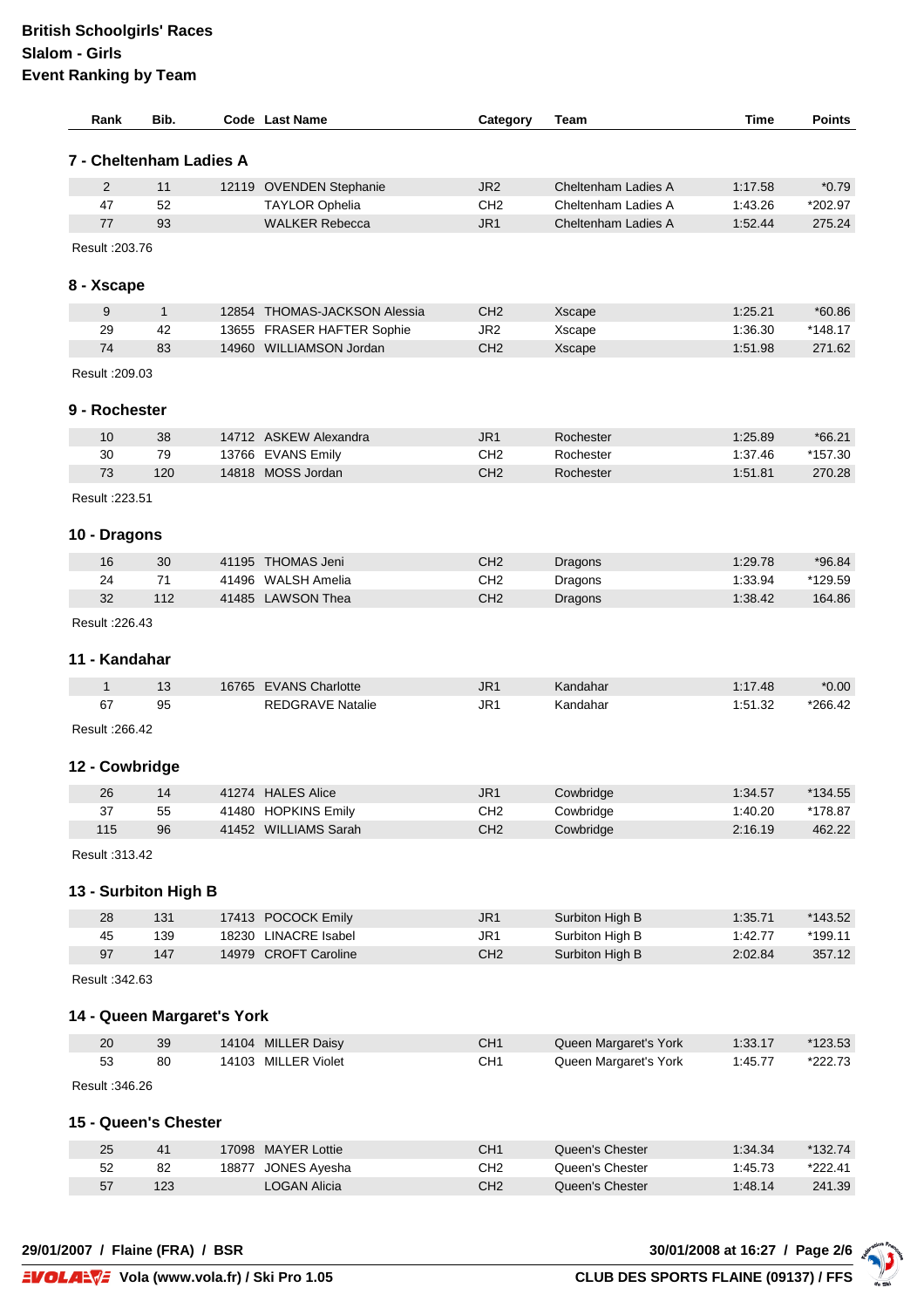| Rank              | Bib.                        | Code Last Name              | Category        | Team                   | Time    | <b>Points</b> |
|-------------------|-----------------------------|-----------------------------|-----------------|------------------------|---------|---------------|
| Result : 355.15   |                             |                             |                 |                        |         |               |
|                   | 16 - Downe House A          |                             |                 |                        |         |               |
| 33                | 103                         | <b>WALLACE Lucy</b>         | JR <sub>1</sub> | Downe House A          | 1:39.49 | *173.28       |
| 42                | 62                          | 17276 VAN DE WIEL Piera     | CH <sub>2</sub> | Downe House A          | 1:41.89 | *192.18       |
| 56                | 21                          | <b>JOHNSTON Georgina</b>    | JR <sub>2</sub> | Downe House A          | 1:47.86 | 239.18        |
| Result : 365.46   |                             |                             |                 |                        |         |               |
| 17 - Bryanston    |                             |                             |                 |                        |         |               |
| 35                | 50                          | <b>HARTLEY Ella</b>         | CH <sub>2</sub> | <b>Bryanston</b>       | 1:39.97 | *177.06       |
| 48                | 9                           | <b>HARTLEY Tamsin</b>       | JR <sub>2</sub> | Bryanston              | 1:43.70 | $*206.43$     |
| 81                | 91                          | <b>HARRIS Caroline</b>      | JR <sub>2</sub> | <b>Bryanston</b>       | 1:54.46 | 291.14        |
| Result : 383.49   |                             |                             |                 |                        |         |               |
|                   | 18 - Wycombe Abbey A        |                             |                 |                        |         |               |
| 40                | 6                           | <b>INGLIS Eliza</b>         | JR <sub>2</sub> | Wycombe Abbey A        | 1:41.79 | *191.39       |
| 46                | 47                          | <b>DAVIE Samantha</b>       | JR1             | Wycombe Abbey A        | 1:42.93 | *200.37       |
| 70                | 88                          | <b>HARRIS Francesca</b>     | JR <sub>1</sub> | Wycombe Abbey A        | 1:51.63 | 268.86        |
| Result : 391.76   |                             |                             |                 |                        |         |               |
|                   | 19 - St Mary's Calne        |                             |                 |                        |         |               |
| 38                | 59                          | <b>KENT Sophie</b>          | JR <sub>2</sub> | St Mary's Calne        | 1:40.25 | *179.27       |
| 55                | 18                          | <b>WOOD Clementine</b>      | CH <sub>2</sub> | St Mary's Calne        | 1:46.57 | *229.03       |
| 61                | 100                         | <b>THOMPSON Hannah</b>      | JR <sub>1</sub> | St Mary's Calne        | 1:49.21 | 249.81        |
| Result : 408.30   |                             |                             |                 |                        |         |               |
|                   | 20 - Heathfield St Mary's A |                             |                 |                        |         |               |
| 31                | 26                          | <b>KREFTING Natasha</b>     | JR <sub>1</sub> | Heathfield St Mary's A | 1:38.01 | $*161.63$     |
| 68                | 67                          | <b>WRIGHT Annabel</b>       | CH <sub>1</sub> | Heathfield St Mary's A | 1:51.46 | *267.52       |
| 82                | 108                         | <b>SMALE Danni</b>          | JR <sub>1</sub> | Heathfield St Mary's A | 1:54.83 | 294.06        |
| Result : 429.15   |                             |                             |                 |                        |         |               |
|                   | 21 - St Mary's Ascot        |                             |                 |                        |         |               |
| 44                | 10                          | <b>AGNEW Clarissa</b>       | JR1             | St Mary's Ascot        | 1:42.53 | *197.22       |
| 63                | 51                          | <b>HADSLEY-CHAPLIN Ella</b> | JR <sub>2</sub> | St Mary's Ascot        | 1:49.63 | *253.12       |
| Result : 450.34   |                             |                             |                 |                        |         |               |
| 22 - Sherborne    |                             |                             |                 |                        |         |               |
| 41                | 29                          | <b>CAIRNS India</b>         | JR <sub>2</sub> | Sherborne              | 1:41.81 | *191.55       |
| 80                | 70                          | <b>PALMER Emily</b>         | JR1             | Sherborne              | 1:54.44 | *290.99       |
| 103               | 111                         | MIETHKE Sabrina             | JR <sub>2</sub> | Sherborne              | 2:04.79 | 372.47        |
| Result : 482.54   |                             |                             |                 |                        |         |               |
| 23 - Glenalmond   |                             |                             |                 |                        |         |               |
| 50                | 28                          | <b>HUNTER Emily</b>         | JR1             | Glenalmond             | 1:44.12 | *209.74       |
| 75                | 110                         | <b>RITCHIE Lisa</b>         | JR <sub>1</sub> | Glenalmond             | 1:52.21 | $*273.43$     |
| Result : 483.17   |                             |                             |                 |                        |         |               |
| 24 - St Swithun's |                             |                             |                 |                        |         |               |
| 62                | 37                          | <b>DIGBY Olivia</b>         | JR1             | St Swithun's           | 1:49.34 | *250.83       |
| 66                | 78                          | <b>HARDY</b> Isabella       | CH <sub>1</sub> | St Swithun's           | 1:51.05 | *264.30       |
|                   |                             |                             |                 |                        |         |               |

**29/01/2007 / Flaine (FRA) / BSR 30/01/2008 at 16:27 / Page 3/6**

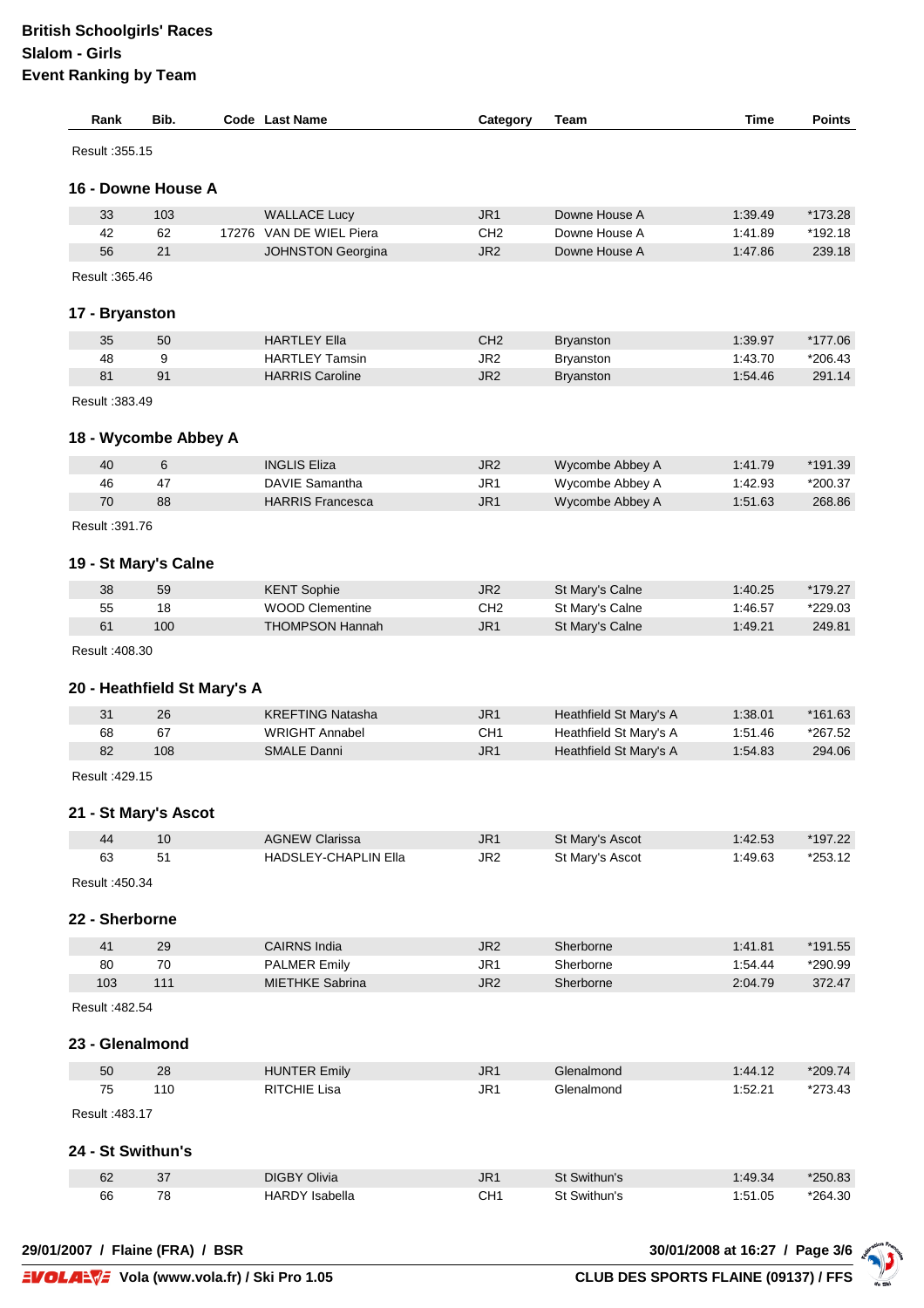## **British Schoolgirls' Races Slalom - Girls Event Ranking by Team**

| Rank             | Bib.                 | Code Last Name              | Category        | Team              | Time    | <b>Points</b> |
|------------------|----------------------|-----------------------------|-----------------|-------------------|---------|---------------|
| 110              | 119                  | MILLARD-BOURNE Alice        | CH <sub>2</sub> | St Swithun's      | 2:09.98 | 413.33        |
| Result : 515.13  |                      |                             |                 |                   |         |               |
| 25 - Millfield B |                      |                             |                 |                   |         |               |
| 59               | 135                  | MOORE Josephine             | JR <sub>1</sub> | Millfield B       | 1:48.83 | *246.82       |
| 79               | 127                  | <b>TREACY Madeleine</b>     | CH <sub>2</sub> | Millfield B       | 1:53.40 | *282.80       |
| 89               | 143                  | <b>MOORE Annabel</b>        | JR <sub>1</sub> | Millfield B       | 2:00.79 | 340.98        |
| Result :529.62   |                      |                             |                 |                   |         |               |
|                  | 26 - King's Taunton  |                             |                 |                   |         |               |
| 72               | 44                   | <b>BELL Milla</b>           | CH <sub>2</sub> | King's Taunton    | 1:51.78 | *270.04       |
| 76               | 3                    | <b>NASH Virginia</b>        | JR <sub>1</sub> | King's Taunton    | 1:52.40 | *274.93       |
| 94               | 85                   | <b>BELL Hollie</b>          | CH <sub>2</sub> | King's Taunton    | 2:01.31 | 345.07        |
| Result :544.97   |                      |                             |                 |                   |         |               |
| 27 - Tudor Hall  |                      |                             |                 |                   |         |               |
| 51               | 16                   | 18779 KAYE Arabella         | CH <sub>2</sub> | <b>Tudor Hall</b> | 1:44.25 | *210.76       |
| 92               | 57                   | <b>D'ARCY CLARK Clemmie</b> | JR <sub>1</sub> | <b>Tudor Hall</b> | 2:00.98 | $*342.48$     |
| 95               | 98                   | <b>SIMPSON Matilda</b>      | CH <sub>2</sub> | <b>Tudor Hall</b> | 2:02.01 | 350.58        |
| Result : 553.24  |                      |                             |                 |                   |         |               |
| 28 - Stowe       |                      |                             |                 |                   |         |               |
| 64               | 27                   | <b>BREITMEYER Georgina</b>  | JR <sub>2</sub> | Stowe             | 1:50.74 | *261.86       |
| 85               | 109                  | <b>TREVOR Natasha</b>       | JR <sub>1</sub> | Stowe             | 1:55.20 | *296.97       |
| 86               | 68                   | <b>CRISP Chloe</b>          | JR <sub>2</sub> | Stowe             | 1:55.36 | 298.23        |
| Result : 558.83  |                      |                             |                 |                   |         |               |
| 29 - Bedales     |                      |                             |                 |                   |         |               |
| 49               | 49                   | <b>REEKIE Florence</b>      | JR <sub>1</sub> | <b>Bedales</b>    | 1:43.74 | $*206.74$     |
| 100              | 90                   | <b>WEATHERILL Daisy</b>     | JR1             | <b>Bedales</b>    | 2:03.41 | $*361.61$     |
| Result : 568.35  |                      |                             |                 |                   |         |               |
|                  | 30 - Wycombe Abbey B |                             |                 |                   |         |               |
| 43               | 129                  | 14582 SASSOON Sasha         | JR <sub>2</sub> | Wycombe Abbey B   | 1:42.40 | *196.20       |
| 105              | 145                  | <b>JEFFREY Louise</b>       | CH <sub>2</sub> | Wycombe Abbey B   | 2:05.16 | *375.38       |
| Result : 571.58  |                      |                             |                 |                   |         |               |
| 31 - St Paul's   |                      |                             |                 |                   |         |               |
| 78               | 58                   | ZACHARIA Sophie             | JR <sub>1</sub> | St Paul's         | 1:53.10 | *280.44       |
| 83               | 17                   | EMO-CAPODILISTA Olimpia     | JR1             | St Paul's         | 1:54.87 | *294.37       |
| 87               | 99                   | <b>BOMBIERI Leticia</b>     | JR1             | St Paul's         | 1:58.10 | 319.80        |
| Result : 574.81  |                      |                             |                 |                   |         |               |
| 32 - Woldingham  |                      |                             |                 |                   |         |               |
| 69               | 24                   | LINTOTT Lucinda             | JR1             | Woldingham        | 1:51.57 | *268.39       |
| 91               | 106                  | <b>MORTON Lauren</b>        | JR1             | Woldingham        | 2:00.91 | *341.92       |
| 99               | 65                   | <b>KEYTE Alice</b>          | JR <sub>2</sub> | Woldingham        | 2:03.40 | 361.53        |
| Result :610.31   |                      |                             |                 |                   |         |               |
| 33 - Snowsports  |                      |                             |                 |                   |         |               |
| 60               | 32                   | <b>CALDWELL Sophie</b>      | CH <sub>1</sub> | Snowsports        | 1:48.99 | *248.08       |

 $d_0$  Sk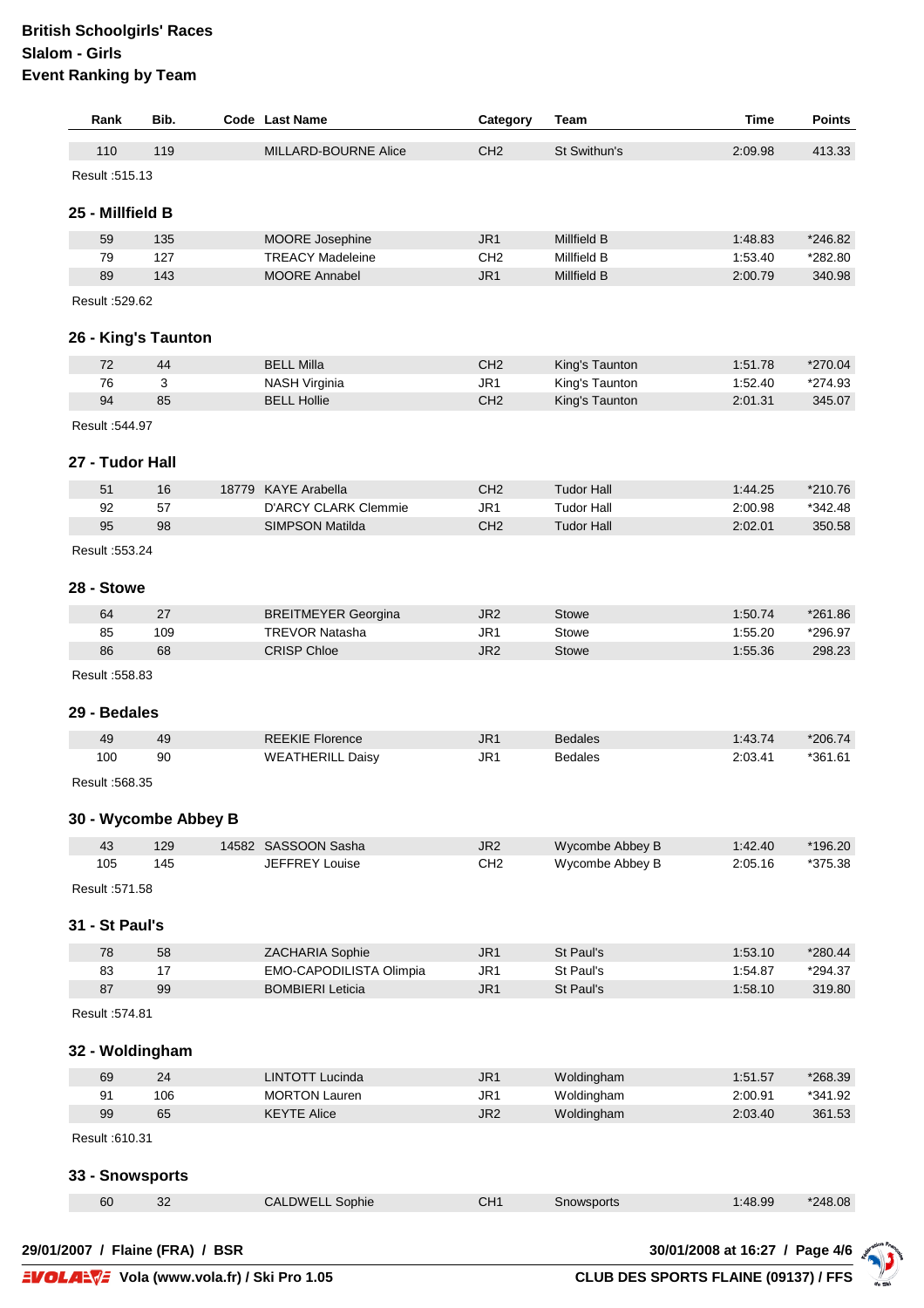| Rank                    | Bib.                       |                                                                                                                                                                                                                                                                                                                                                                                                                                                                                                                                                                                                                                                                                                                                                                                                                                                                                                                                                                                                                                                                                                        | Category        | Team               | Time    | <b>Points</b> |
|-------------------------|----------------------------|--------------------------------------------------------------------------------------------------------------------------------------------------------------------------------------------------------------------------------------------------------------------------------------------------------------------------------------------------------------------------------------------------------------------------------------------------------------------------------------------------------------------------------------------------------------------------------------------------------------------------------------------------------------------------------------------------------------------------------------------------------------------------------------------------------------------------------------------------------------------------------------------------------------------------------------------------------------------------------------------------------------------------------------------------------------------------------------------------------|-----------------|--------------------|---------|---------------|
| 106                     | 73                         | <b>LOGAN Hattie</b>                                                                                                                                                                                                                                                                                                                                                                                                                                                                                                                                                                                                                                                                                                                                                                                                                                                                                                                                                                                                                                                                                    | CH <sub>1</sub> | Snowsports         | 2:05.28 | *376.33       |
| Result : 624.41         |                            |                                                                                                                                                                                                                                                                                                                                                                                                                                                                                                                                                                                                                                                                                                                                                                                                                                                                                                                                                                                                                                                                                                        |                 |                    |         |               |
| 34 - Godstowe           |                            |                                                                                                                                                                                                                                                                                                                                                                                                                                                                                                                                                                                                                                                                                                                                                                                                                                                                                                                                                                                                                                                                                                        |                 |                    |         |               |
|                         |                            |                                                                                                                                                                                                                                                                                                                                                                                                                                                                                                                                                                                                                                                                                                                                                                                                                                                                                                                                                                                                                                                                                                        |                 |                    |         |               |
| 84                      | 66                         |                                                                                                                                                                                                                                                                                                                                                                                                                                                                                                                                                                                                                                                                                                                                                                                                                                                                                                                                                                                                                                                                                                        |                 |                    |         |               |
| 90                      | 107                        |                                                                                                                                                                                                                                                                                                                                                                                                                                                                                                                                                                                                                                                                                                                                                                                                                                                                                                                                                                                                                                                                                                        |                 |                    |         |               |
| 93                      | 25                         |                                                                                                                                                                                                                                                                                                                                                                                                                                                                                                                                                                                                                                                                                                                                                                                                                                                                                                                                                                                                                                                                                                        |                 |                    |         |               |
| Result :638.74          |                            |                                                                                                                                                                                                                                                                                                                                                                                                                                                                                                                                                                                                                                                                                                                                                                                                                                                                                                                                                                                                                                                                                                        |                 |                    |         |               |
|                         | 35 - Abbey Gate College    |                                                                                                                                                                                                                                                                                                                                                                                                                                                                                                                                                                                                                                                                                                                                                                                                                                                                                                                                                                                                                                                                                                        |                 |                    |         |               |
| 71                      | 36                         |                                                                                                                                                                                                                                                                                                                                                                                                                                                                                                                                                                                                                                                                                                                                                                                                                                                                                                                                                                                                                                                                                                        |                 | Abbey Gate College | 1:51.76 | *269.89       |
| 104                     | 118                        | <b>CLAUSON Alexandra</b>                                                                                                                                                                                                                                                                                                                                                                                                                                                                                                                                                                                                                                                                                                                                                                                                                                                                                                                                                                                                                                                                               | JR1             | Abbey Gate College | 2:04.91 | *373.42       |
| Result : 643.31         |                            |                                                                                                                                                                                                                                                                                                                                                                                                                                                                                                                                                                                                                                                                                                                                                                                                                                                                                                                                                                                                                                                                                                        |                 |                    |         |               |
|                         |                            |                                                                                                                                                                                                                                                                                                                                                                                                                                                                                                                                                                                                                                                                                                                                                                                                                                                                                                                                                                                                                                                                                                        |                 |                    |         |               |
|                         | 36 - St George's Ascot     |                                                                                                                                                                                                                                                                                                                                                                                                                                                                                                                                                                                                                                                                                                                                                                                                                                                                                                                                                                                                                                                                                                        |                 |                    |         |               |
| 58                      | 81                         | <b>ALMAS Elizabeth</b>                                                                                                                                                                                                                                                                                                                                                                                                                                                                                                                                                                                                                                                                                                                                                                                                                                                                                                                                                                                                                                                                                 | JR <sub>2</sub> | St George's Ascot  | 1:48.62 | $*245.17$     |
| 108                     | 122                        | HARVARD-TAYLOR Katie                                                                                                                                                                                                                                                                                                                                                                                                                                                                                                                                                                                                                                                                                                                                                                                                                                                                                                                                                                                                                                                                                   | JR <sub>2</sub> | St George's Ascot  | 2:08.79 | *403.96       |
| Result : 649.13         |                            |                                                                                                                                                                                                                                                                                                                                                                                                                                                                                                                                                                                                                                                                                                                                                                                                                                                                                                                                                                                                                                                                                                        |                 |                    |         |               |
|                         |                            |                                                                                                                                                                                                                                                                                                                                                                                                                                                                                                                                                                                                                                                                                                                                                                                                                                                                                                                                                                                                                                                                                                        |                 |                    |         |               |
|                         | 37 - Downe House B         |                                                                                                                                                                                                                                                                                                                                                                                                                                                                                                                                                                                                                                                                                                                                                                                                                                                                                                                                                                                                                                                                                                        |                 |                    |         |               |
| 88                      | 133                        | <b>SOLE Elizabeth</b>                                                                                                                                                                                                                                                                                                                                                                                                                                                                                                                                                                                                                                                                                                                                                                                                                                                                                                                                                                                                                                                                                  | JR1             | Downe House B      | 2:00.43 | *338.15       |
| 101                     | 125                        | <b>SHOTT Clementine</b>                                                                                                                                                                                                                                                                                                                                                                                                                                                                                                                                                                                                                                                                                                                                                                                                                                                                                                                                                                                                                                                                                | JR1             | Downe House B      | 2:04.10 | *367.04       |
| Result : 705.19         |                            |                                                                                                                                                                                                                                                                                                                                                                                                                                                                                                                                                                                                                                                                                                                                                                                                                                                                                                                                                                                                                                                                                                        |                 |                    |         |               |
|                         |                            | <b>Code</b> Last Name<br>CH <sub>1</sub><br>*296.89<br><b>GUY Eleri</b><br>Godstowe<br>1:55.19<br><b>VELLACOTT Rosanna</b><br>CH <sub>1</sub><br>2:00.90<br>*341.85<br>Godstowe<br>CH <sub>1</sub><br>342.55<br>VELLACOTT Georgia<br>Godstowe<br>2:00.99<br>13530 CAMPBELL-WOODWARD Stephanie JR2<br><b>BOWRING Charlotte</b><br>JR <sub>1</sub><br>Wellington<br>1:50.75<br>*261.93<br><b>RICHARDS Alice</b><br>CH <sub>2</sub><br>Wellington<br>*469.07<br>2:17.06<br>JR <sub>2</sub><br>WISEMAN Jade<br><b>Henley College</b><br>2:03.37<br>*361.29<br>SIMONS-DENVILLE Charlotte<br>JR <sub>2</sub><br><b>Henley College</b><br>2:10.67<br>*418.76<br>CH <sub>1</sub><br>Mount House<br>*417.66<br><b>YEOWARD Rosie</b><br>2:10.53<br><b>NORRIS Isabel</b><br>CH <sub>1</sub><br><b>Mount House</b><br>2:11.01<br>$*421.44$<br>JR <sub>2</sub><br>Aiglon College B<br>*174.39<br><b>LEES Gabriel</b><br>1:39.63<br><b>BERRY Cosima</b><br>CH <sub>1</sub><br><b>Bilton Grange</b><br>*356.65<br>2:02.78<br>JR <sub>1</sub><br>Cheltenham Ladies B<br>2:11.81<br>$*427.74$<br><b>KOZENA Brigitte</b> |                 |                    |         |               |
| 38 - Wellington         |                            |                                                                                                                                                                                                                                                                                                                                                                                                                                                                                                                                                                                                                                                                                                                                                                                                                                                                                                                                                                                                                                                                                                        |                 |                    |         |               |
| 65                      | 20                         |                                                                                                                                                                                                                                                                                                                                                                                                                                                                                                                                                                                                                                                                                                                                                                                                                                                                                                                                                                                                                                                                                                        |                 |                    |         |               |
| 116                     | 102                        |                                                                                                                                                                                                                                                                                                                                                                                                                                                                                                                                                                                                                                                                                                                                                                                                                                                                                                                                                                                                                                                                                                        |                 |                    |         |               |
| Result : 731.00         |                            |                                                                                                                                                                                                                                                                                                                                                                                                                                                                                                                                                                                                                                                                                                                                                                                                                                                                                                                                                                                                                                                                                                        |                 |                    |         |               |
|                         |                            |                                                                                                                                                                                                                                                                                                                                                                                                                                                                                                                                                                                                                                                                                                                                                                                                                                                                                                                                                                                                                                                                                                        |                 |                    |         |               |
|                         | 39 - Henley College        |                                                                                                                                                                                                                                                                                                                                                                                                                                                                                                                                                                                                                                                                                                                                                                                                                                                                                                                                                                                                                                                                                                        |                 |                    |         |               |
| 98                      | 46                         |                                                                                                                                                                                                                                                                                                                                                                                                                                                                                                                                                                                                                                                                                                                                                                                                                                                                                                                                                                                                                                                                                                        |                 |                    |         |               |
| 112                     | 87                         |                                                                                                                                                                                                                                                                                                                                                                                                                                                                                                                                                                                                                                                                                                                                                                                                                                                                                                                                                                                                                                                                                                        |                 |                    |         |               |
| Result : 780.05         |                            |                                                                                                                                                                                                                                                                                                                                                                                                                                                                                                                                                                                                                                                                                                                                                                                                                                                                                                                                                                                                                                                                                                        |                 |                    |         |               |
|                         |                            |                                                                                                                                                                                                                                                                                                                                                                                                                                                                                                                                                                                                                                                                                                                                                                                                                                                                                                                                                                                                                                                                                                        |                 |                    |         |               |
| 40 - Mount House        |                            |                                                                                                                                                                                                                                                                                                                                                                                                                                                                                                                                                                                                                                                                                                                                                                                                                                                                                                                                                                                                                                                                                                        |                 |                    |         |               |
| 111                     | 35                         |                                                                                                                                                                                                                                                                                                                                                                                                                                                                                                                                                                                                                                                                                                                                                                                                                                                                                                                                                                                                                                                                                                        |                 |                    |         |               |
| 113                     | 117                        |                                                                                                                                                                                                                                                                                                                                                                                                                                                                                                                                                                                                                                                                                                                                                                                                                                                                                                                                                                                                                                                                                                        |                 |                    |         |               |
| Result :839.10          |                            |                                                                                                                                                                                                                                                                                                                                                                                                                                                                                                                                                                                                                                                                                                                                                                                                                                                                                                                                                                                                                                                                                                        |                 |                    |         |               |
|                         |                            |                                                                                                                                                                                                                                                                                                                                                                                                                                                                                                                                                                                                                                                                                                                                                                                                                                                                                                                                                                                                                                                                                                        |                 |                    |         |               |
| <b>Aiglon College B</b> |                            |                                                                                                                                                                                                                                                                                                                                                                                                                                                                                                                                                                                                                                                                                                                                                                                                                                                                                                                                                                                                                                                                                                        |                 |                    |         |               |
| 34                      | 130                        |                                                                                                                                                                                                                                                                                                                                                                                                                                                                                                                                                                                                                                                                                                                                                                                                                                                                                                                                                                                                                                                                                                        |                 |                    |         |               |
| Not Classified          |                            |                                                                                                                                                                                                                                                                                                                                                                                                                                                                                                                                                                                                                                                                                                                                                                                                                                                                                                                                                                                                                                                                                                        |                 |                    |         |               |
|                         |                            |                                                                                                                                                                                                                                                                                                                                                                                                                                                                                                                                                                                                                                                                                                                                                                                                                                                                                                                                                                                                                                                                                                        |                 |                    |         |               |
| <b>Bilton Grange</b>    |                            |                                                                                                                                                                                                                                                                                                                                                                                                                                                                                                                                                                                                                                                                                                                                                                                                                                                                                                                                                                                                                                                                                                        |                 |                    |         |               |
| 96                      | $\overline{7}$             |                                                                                                                                                                                                                                                                                                                                                                                                                                                                                                                                                                                                                                                                                                                                                                                                                                                                                                                                                                                                                                                                                                        |                 |                    |         |               |
| Not Classified          |                            |                                                                                                                                                                                                                                                                                                                                                                                                                                                                                                                                                                                                                                                                                                                                                                                                                                                                                                                                                                                                                                                                                                        |                 |                    |         |               |
|                         |                            |                                                                                                                                                                                                                                                                                                                                                                                                                                                                                                                                                                                                                                                                                                                                                                                                                                                                                                                                                                                                                                                                                                        |                 |                    |         |               |
|                         | <b>Cheltenham Ladies B</b> |                                                                                                                                                                                                                                                                                                                                                                                                                                                                                                                                                                                                                                                                                                                                                                                                                                                                                                                                                                                                                                                                                                        |                 |                    |         |               |
| 114                     | 142                        |                                                                                                                                                                                                                                                                                                                                                                                                                                                                                                                                                                                                                                                                                                                                                                                                                                                                                                                                                                                                                                                                                                        |                 |                    |         |               |
| Not Classified          |                            |                                                                                                                                                                                                                                                                                                                                                                                                                                                                                                                                                                                                                                                                                                                                                                                                                                                                                                                                                                                                                                                                                                        |                 |                    |         |               |
|                         |                            |                                                                                                                                                                                                                                                                                                                                                                                                                                                                                                                                                                                                                                                                                                                                                                                                                                                                                                                                                                                                                                                                                                        |                 |                    |         |               |

**29/01/2007 / Flaine (FRA) / BSR 30/01/2008 at 16:27 / Page 5/6**